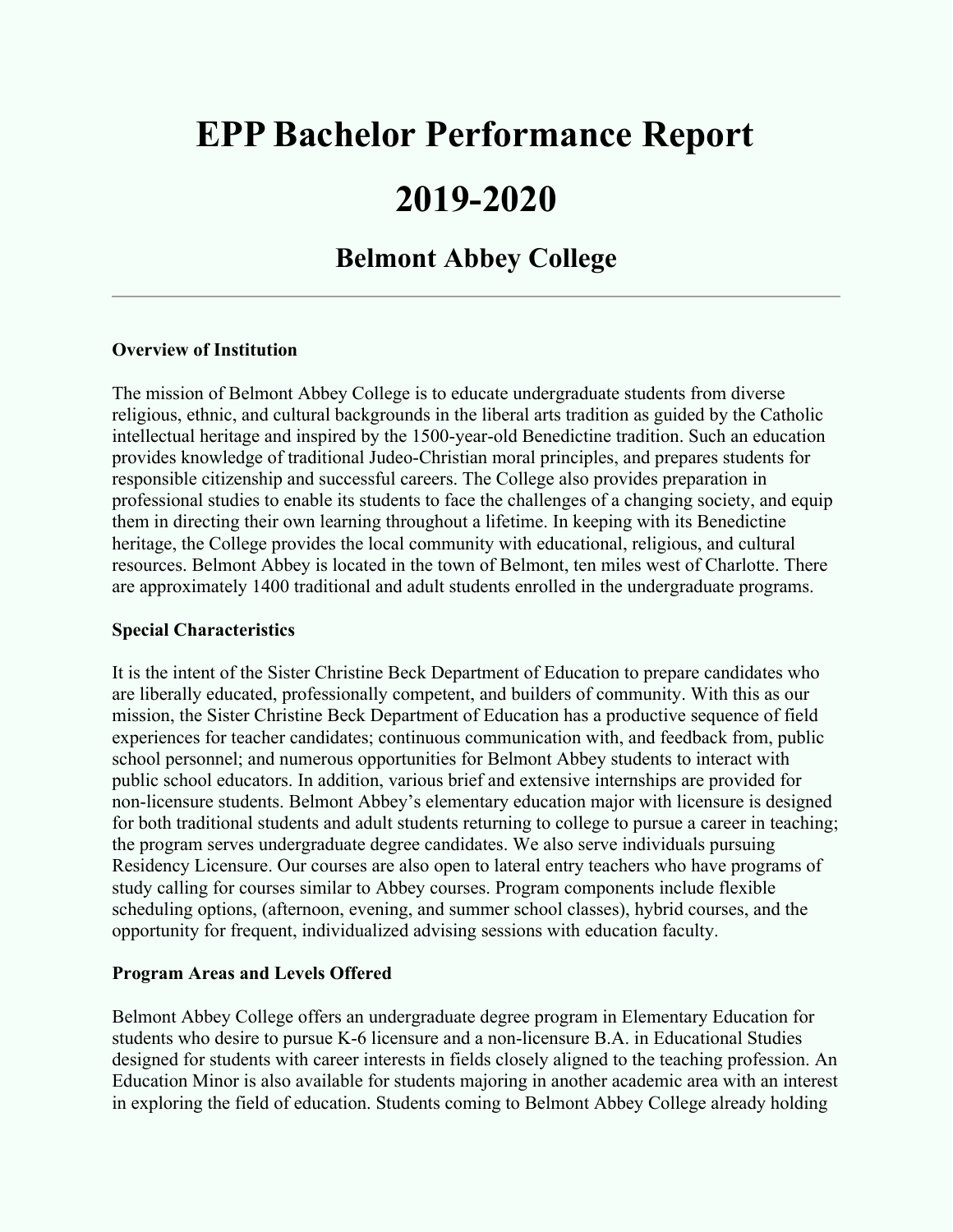baccalaureate degrees have the opportunity to pursue a second degree while fulfilling the requirements for progam completion. Those holding baccalaureate degrees who are pursuing Residency Licensure may enroll in the BAC K-6 Residency Program.

#### **Pathways Offered (Place an 'X' under each of the options listed below that your IHE provides)**

| <b>Traditional Lateral Entry Residency</b> |  |
|--------------------------------------------|--|
|                                            |  |

#### **Brief description of unit/institutional efforts to promote SBE priorities.**

For the report, briefly describe your current efforts or future plans to the recent legislative provisions below.

#### **Share the extent to which your EPP prepares educators, including general education teachers and special education teachers, to effectively teach students with disabilities.**

Our program includes a 3-hour course ED305 Introduction to Children with Exceptionalities. In ED310 Educational Psychology and Development, much of the content serves to explain and describe a wide variety of exceptionalities and methods to effectively assist with teaching and learning.

All lesson plans written in all courses require a section addressing modifications/accommodations used to meet the needs of students with exceptionalities.

#### **Share the extent to which your EPP prepares educators, including general education teachers and special education teachers, to effectively teach students of limited English proficiency.**

In each chapter in the text used for ED407 Literacy and Assessment, there is a section dedicated to working with limited English proficiency students titled "Engaging English Learners." The text offers strategies to help English learners with the subject being taught in the corresponding chapter, often including video clips to illustrate concepts. Methods students are required to complete at least 12 of these special segments.

Our K-6 teacher preparation department places extra emphasis on STEM initiatives. We regularly support STEM events on school campuses by requiring teacher candidates to participate in, and often lead, sessions for both students and families. On these occasions we fully recognize the need to communicate with English learners. Our teacher candidates often create conversion charts of key phrases and concepts for native Spanish speakers, along with pictures and other graphics to encourage participation of all students and their families.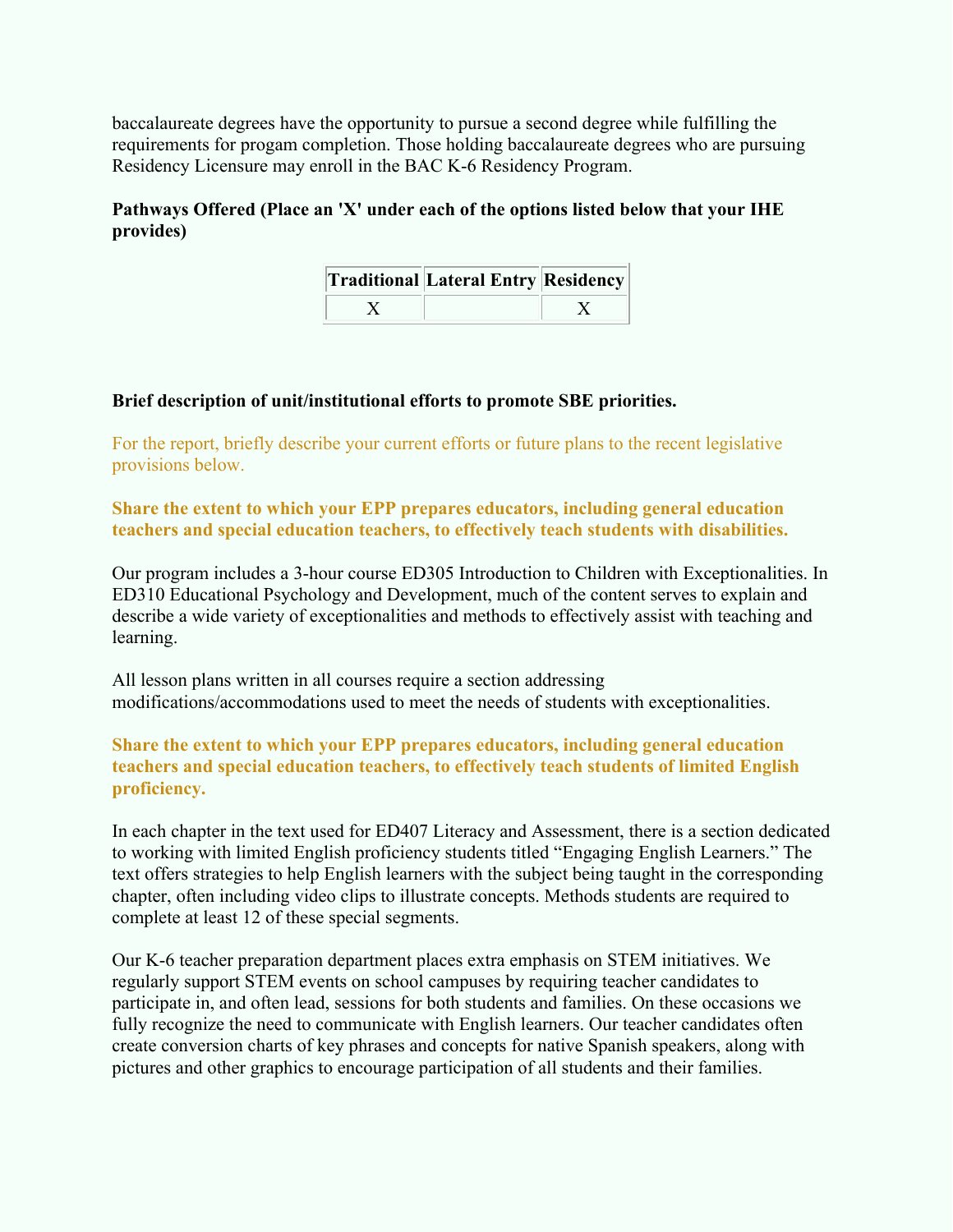In ED408 Teaching Social Studies, students read, discuss, and engage in application assignments. To emphasize Culturally Responsive Teaching, students complete personal and class-wide culture maps to discover: communication styles, language needs, sociolinguistic structures, sociocultural influences and backgrounds, and cultural bias in curriculum materials and pedagogy.

#### **The activities offered by the program that are designed to prepare educators to integrate technology effectively into curricula and instruction, including activities consistent with the principals of university design for learning.**

Our instructors use, and encourage teacher candidates to use, SMART technology in our methods classes. Units they write must include tech integration and activities. In ED402 Instructional and Curricular Design, students complete an assignment that requires students to build a website compilation that will help them integrate tech into the classroom as beginning teachers.

ED 310W Educational Psychology and Development prepares students to gain experience and confidence in the use of technologies by requiring a technology component for all presentations and assignments.

ED300 Introduction to Education utilizes the most recent Pearson platform, Revel, for online assignments.

Each Professional Sequence course (final 3 semesters of teacher preparation) familiarizes teacher candidates with the use of Google Classroom.

#### **The activities offered by the program that are designed to prepare educators to use technology effectively to collect, manage, and analyze data to improve teaching and learning for the purpose of increasing student academic achievement.**

We discuss the value of data-driven decision making in our methods courses. We regularly examine sample testing outcomes and help teacher candidates understand the value of both classroom assessment and standardized assessment. We have two courses that specifically address assessment, ED405 Educational Assessment and ED407 Literacy and Assessment.

#### **Candidates (preparing to teach in elementary schools) are prepared to integrate arts education across the curriculum.**

We recognized the value of integrating the arts into elementary curriculum long before it became a state initiative. We have requird **ED315 Arts Integration** for several years. In this course teacher candidates learn the basic vocabularies, materials, techniques, and thinking processes of each arts discipline (visual arts, music, drama, and dance). Course assignments and final projects require students to develop integrated arts lessons and instructional units intertwining visual, performing, and literary arts across the curriculum in the elementary grades. Students also participate in, critique, and revise integrated arts lessons from open-source lesson plan websites/databases to demonstrate thorough understanding of creative problem solving, the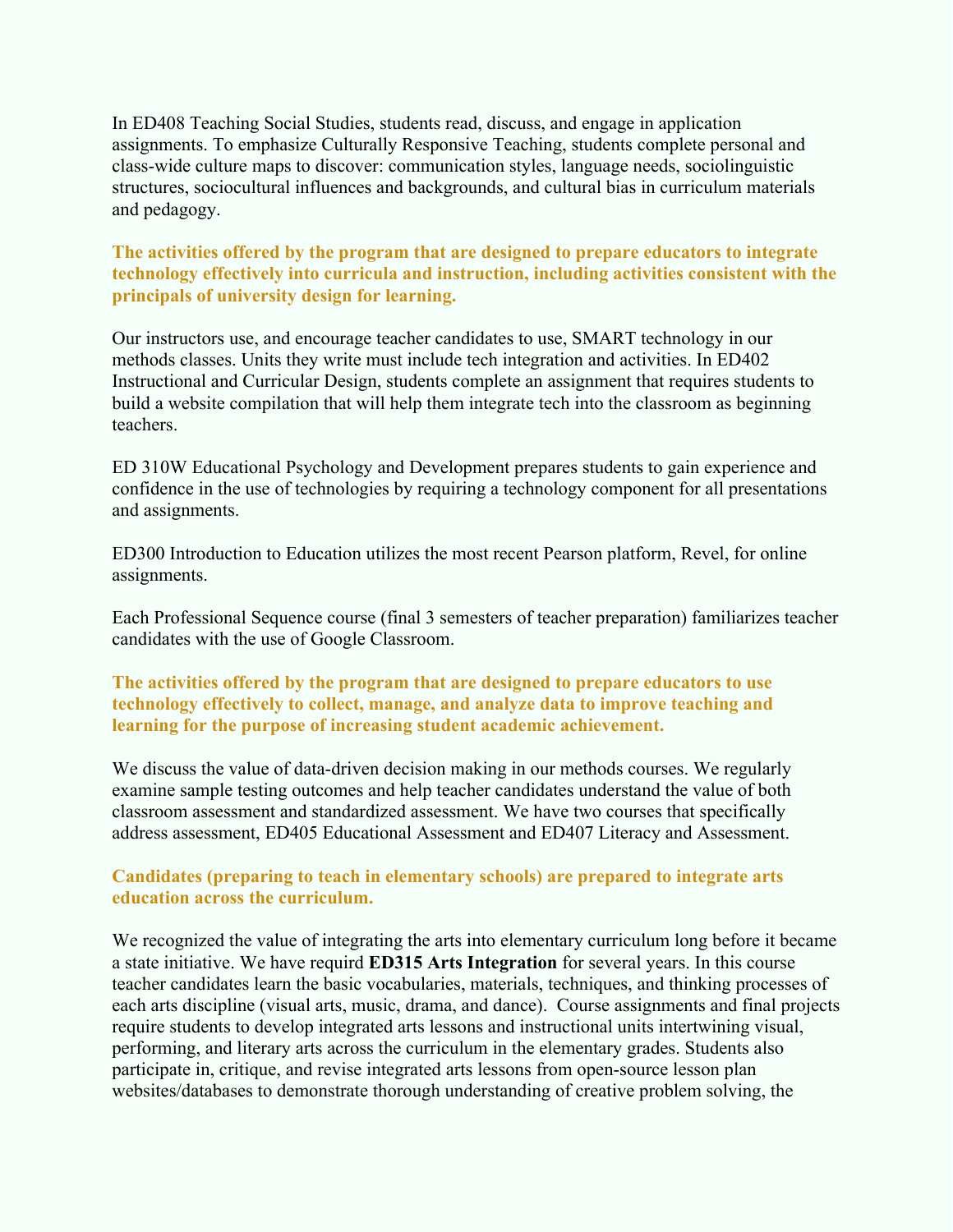foundational tenets of arts integration, and purposeful differentiation for diverse learners. The capstone assignment involves designing an integrated arts curriculum unit that provides students opportunities to use their knowledge and skills to integrate arts instruction with other subject areas and to extend and support instruction conducted by certified arts educators.

#### **Explain how your program(s) and unit conduct self-study.**

We rely heavily on feedback from cooperating teachers and principals. During the full year experience of methods and student teaching (total of 700 hours of field) teacher candidates are in the same classroom setting. We ask for structured feedback from the LEA four times during the nine-month period of time that they host our candidates. Our licensure officer, field director, and college supervisors promptly respond to all concerns through counseling, modeling, writing individual contracts with teacher candidates, and, in rare cases, removing the teacher candidate if the issues need to be addressed for an extended timeframe or out-of-field.

At Belmont Abbey we use Student Learning Outcomes as our unit assessment. All of the SLOs are used to modify our program structure and expectations as needed.

#### **Provide a description of field experiences to occur every semester including a full semester in a low performing school prior to student teaching.**

#### ED400 Classroom Management

Teacher candidates spend 30 hours in 3 levels of school, primary (K-2), intermediate (3-5), and middle (6-8) in structured observation of classroom management skills. We primarily choose Title I schools for this experience.

ED407 Literacy and Assessment

Teacher candidates spend 15 hours tutoring an at-risk student in reading, while diagnosing difficulties and tailoring individual instruction for the child.

ED408 Teaching Social Studies

Teacher candidates spend 15 hours teaching social studies in the same classroom in which they will student teach the following semester.

ED409 Teaching Science

Teacher candidates spend 15 hours teaching science in the same classroom in which they will student teach the following semester.

ED410 Teaching Math

Teacher candidates spend 15 hours teaching math in the same classroom in which they will student teach the following semester.

ED475 Student Teaching

16 weeks in a school (640 hours)

#### **How will student teaching be scheduled to allow for experiences to occur at both the beginning and end of the school year?**

Teacher candidates spend an entire semester prior to the official student teaching experience in the same school and with the same teacher during their 60 hours of methods field experiences. If methods are in fall, they may see the beginning, and then the end with their student teaching in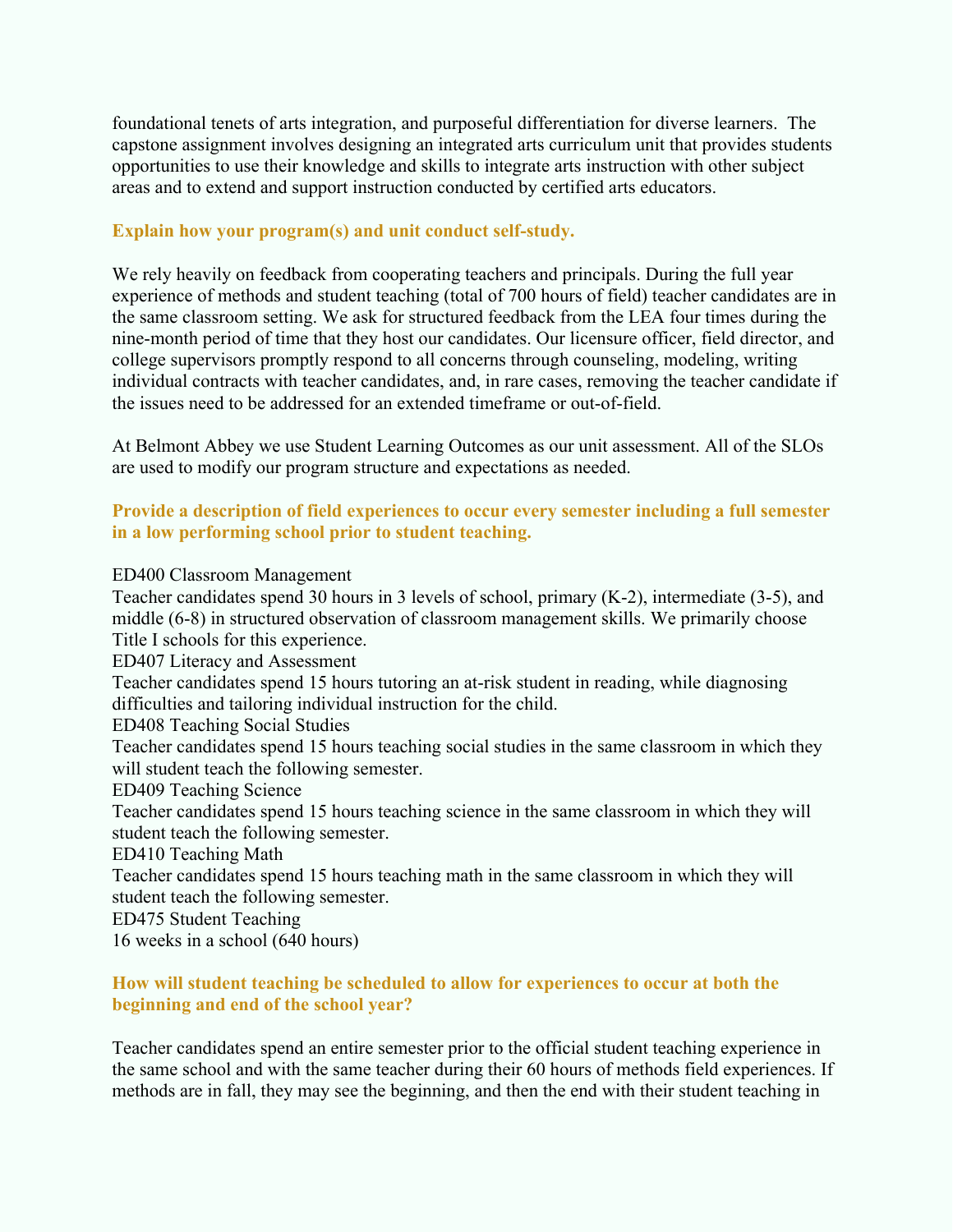spring. If methods are in spring, they may see the end, and then the beginning with student teaching. While this sounds ideal, the start and end dates of the public schools rarely coincide with college semesters and dormitory openings. If teacher candidates live in our community they often have opportunities. If they are only on campus for the regular college school year, they may miss both. It all depends on calendars and home towns.

# **I. SCHOOL/COLLEGE/DEPARTMENT OF EDUCATION (SCDE) INITIATIVES**

#### **A. Direct and Ongoing Involvement with/and Service to the Public Schools**

| LEAs/Schools with whom<br>the institution Has Formal<br>Collaborative Plans | Charlotte Mecklenburg Schools, Gaston County Schools                                                                                                                                      |
|-----------------------------------------------------------------------------|-------------------------------------------------------------------------------------------------------------------------------------------------------------------------------------------|
| <b>Start and End Dates</b>                                                  | September-November, 2019 and January-April, 2020                                                                                                                                          |
| Priorities Identified in<br>Collaboration with<br>LEAs/Schools              | Address needs of below-grade-level readers                                                                                                                                                |
| Number of Participants                                                      | 25 K-5 students and 25 teacher candidates                                                                                                                                                 |
| Activities and/or Programs<br>Implemented to Address<br>the Priorities      | Teacher candidates in their methods semester tutored<br>individual students for a total of 15 hours each. The<br>students were identified by the schools and partnerships<br>were formed. |
| Summary of the Outcome<br>of the Activities and/or<br>Programs              | Students were assessed using a pre- and post-informal<br>reading inventory that showed gains of 1 to 1.5 years in<br>proficiency.                                                         |
|                                                                             |                                                                                                                                                                                           |
|                                                                             |                                                                                                                                                                                           |
| LEAs/Schools with whom<br>the institution Has Formal<br>Collaborative Plans | <b>Gaston County Schools</b>                                                                                                                                                              |
| <b>Start and End Dates</b>                                                  | Oct.4, 2019                                                                                                                                                                               |
| Priorities Identified in<br>Collaboration with<br>LEAs/Schools              | Encourage 5th grade students to become interested in<br>science                                                                                                                           |
| Number of Participants                                                      | The festival was attended by over 500 students. Our<br>teacher candidates taught about 100 of them to appreciate<br>clean water and the civic responsibility to keep it that<br>way.      |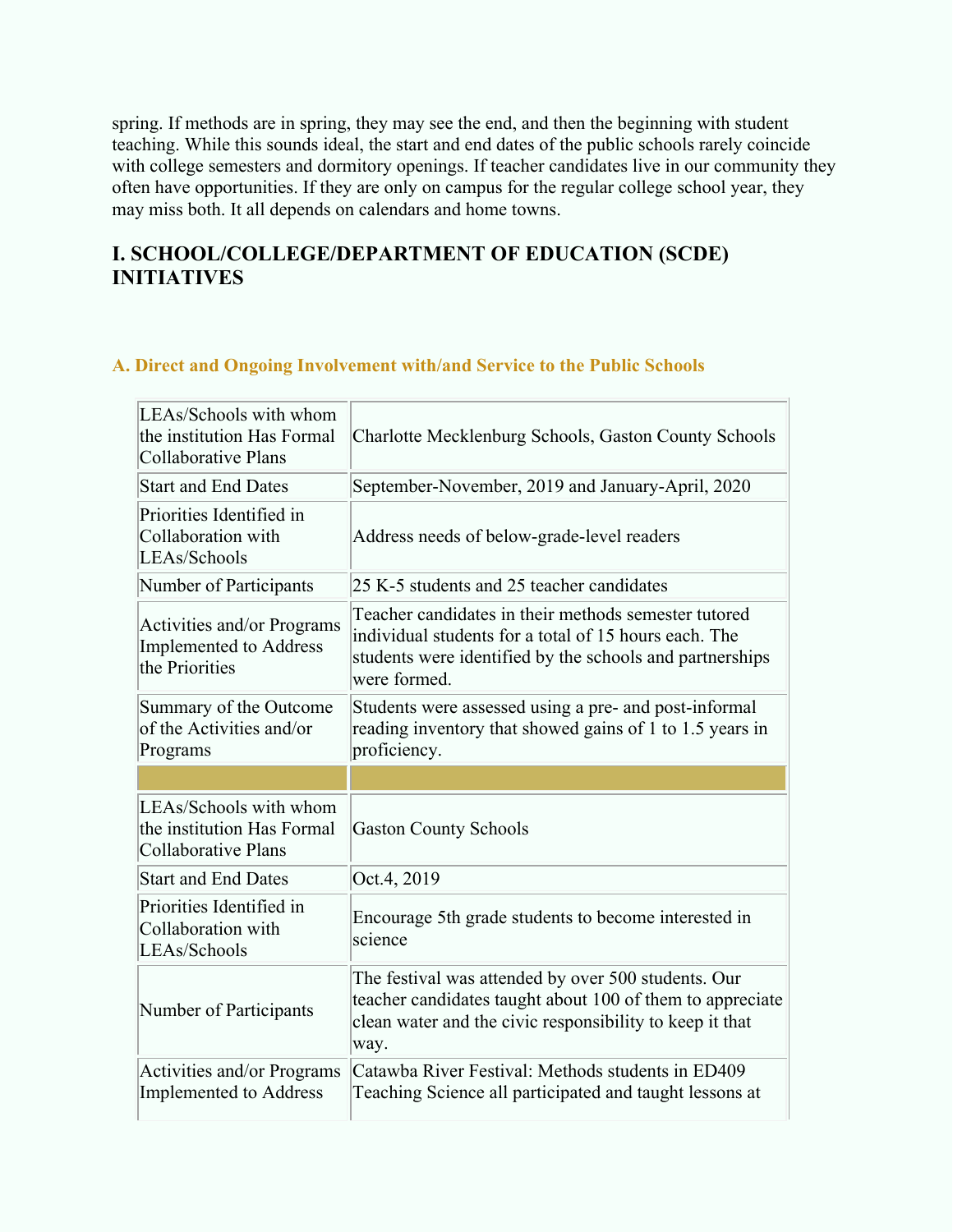| the Priorities                                                                     | the festival                                                                                                                                                                      |
|------------------------------------------------------------------------------------|-----------------------------------------------------------------------------------------------------------------------------------------------------------------------------------|
| Summary of the Outcome<br>of the Activities and/or<br>Programs                     | The students loved the day and showed lots of interest in<br>the hands-on learning facilitated by our teacher<br>candidates. We will continue to participate in this<br>festival. |
|                                                                                    |                                                                                                                                                                                   |
| LEAs/Schools with whom<br>the institution Has Formal<br><b>Collaborative Plans</b> | Charlotte Mecklenburg School District (Lake Wylie)<br>Elementary, Sedgefield Elementary, and Renaissance<br>West Elementary)                                                      |
| <b>Start and End Dates</b>                                                         | Nov.21, 2019, Jan. 30, and April 2, 2020                                                                                                                                          |
| Priorities Identified in<br>Collaboration with<br>LEAs/Schools                     | Initiate an interest in STEAM by adding the arts to<br><b>STEM</b>                                                                                                                |
| Number of Participants                                                             | 348 children and parents                                                                                                                                                          |
| Activities and/or Programs<br><b>Implemented to Address</b><br>the Priorities      | Science Night with families and eacher candidates in<br>ED409 Teaching Science designed stations integrating<br>the arts with principles of engineering.                          |
| Summary of the Outcome<br>of the Activities and/or<br>Programs                     | We have been asked to do other Science Nights in<br>2020/21.                                                                                                                      |
|                                                                                    |                                                                                                                                                                                   |
| LEAs/Schools with whom<br>the institution Has Formal<br><b>Collaborative Plans</b> | <b>Charlotte Mecklenburg Schools</b>                                                                                                                                              |
| <b>Start and End Dates</b>                                                         |                                                                                                                                                                                   |
|                                                                                    | Feb.1 and Feb.23, 2020                                                                                                                                                            |
| Priorities Identified in<br>Collaboration with<br>LEAs/Schools                     | Judging science fairs                                                                                                                                                             |
| Number of Participants                                                             | At least 50 projects per fair                                                                                                                                                     |
| Activities and/or Programs<br>Implemented to Address<br>the Priorities             | BAC instructors talked with students about their projects<br>and collaborated with others to determine winners.                                                                   |
| Summary of the Outcome<br>of the Activities and/or<br>Programs                     | We have been invited to judge again in 2020-2021.                                                                                                                                 |
|                                                                                    |                                                                                                                                                                                   |
| LEAs/Schools with whom<br>the institution Has Formal<br><b>Collaborative Plans</b> | <b>Gaston County Schools</b>                                                                                                                                                      |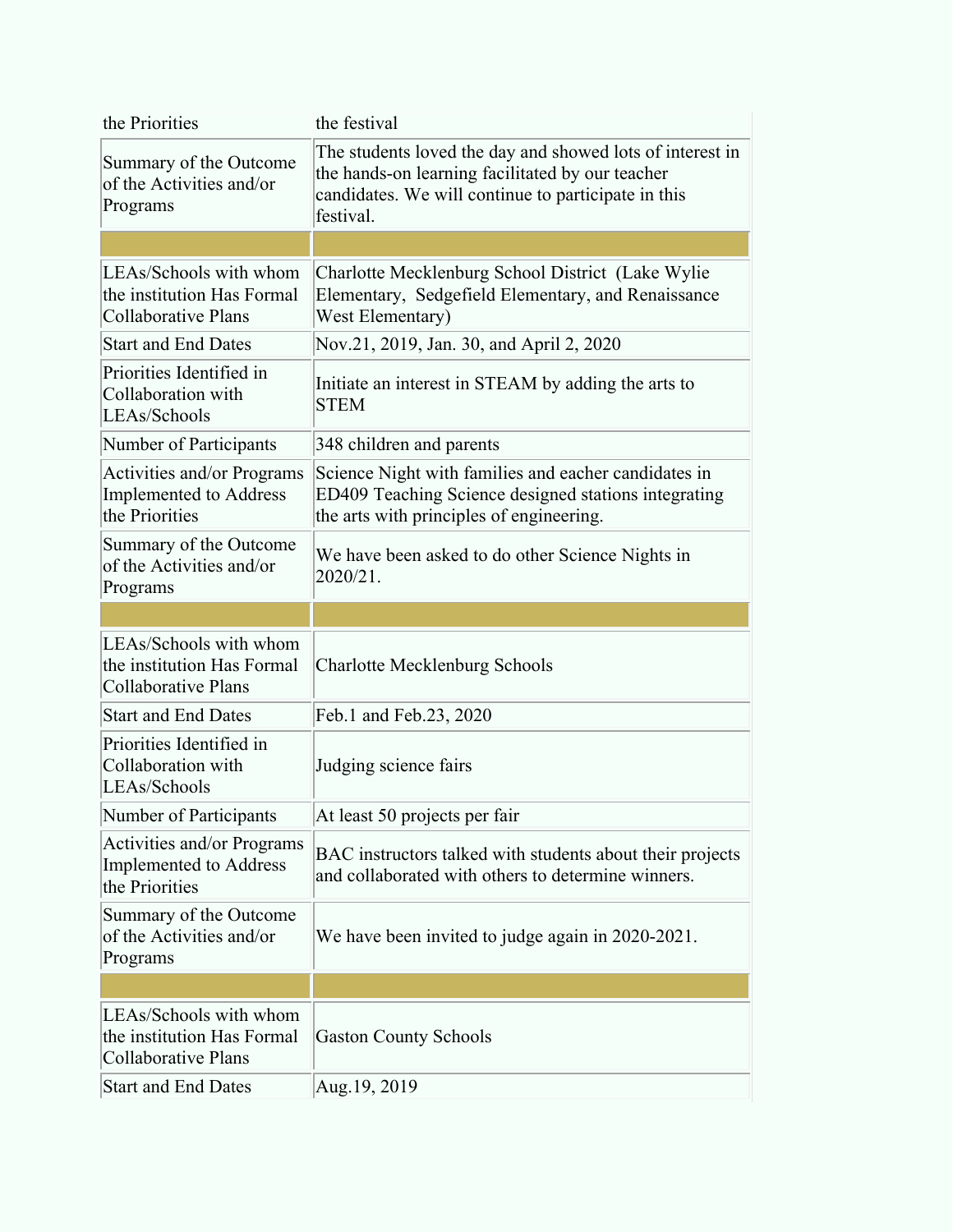| Priorities Identified in<br>Collaboration with<br>LEAs/Schools         | <b>GLOBE Workshop</b>                                     |
|------------------------------------------------------------------------|-----------------------------------------------------------|
| Number of Participants                                                 | 18 classroom teachers; 14 teacher candidates              |
| Activities and/or Programs<br>Implemented to Address<br>the Priorities | Teachers explore the earth and ecosystems using literacy. |
| Summary of the Outcome<br>of the Activities and/or<br>Programs         | Enthusiastic participation with follow-up conversations.  |

# **II. CHARACTERISTICS OF STUDENTS**

## **A. Number of Students Who Applied to the Educator Prep Program**

| Gender                           | <b>Number</b>  |
|----------------------------------|----------------|
| Male                             | 1              |
| Female                           | 25             |
| <b>Gender Neutral</b>            | $\overline{0}$ |
| Gender not Provided              | $\overline{0}$ |
| <b>Total</b>                     | 26             |
| <b>Race/Ethnicity</b>            | <b>Number</b>  |
| Asian                            | $\theta$       |
| African-American                 | 1              |
| Am. Indian/Alaskan Native        | $\theta$       |
| Hispanic/Latino                  | $\overline{2}$ |
| Native Hawaiian/Pacific Islander | $\theta$       |
| White                            | 23             |
| Two or More Races                | $\theta$       |
| Race/Ethnicity Not Provided      | $\theta$       |
| <b>Total</b>                     | 26             |

**B. Headcount of students formally admitted to and enrolled in programs leading to licensure.**

|                                                    | <b>Full-Time</b>              |                               |
|----------------------------------------------------|-------------------------------|-------------------------------|
| <b>Male</b>                                        | Female                        | <b>Gender Neutral</b>         |
| <b>Undergraduate</b> Black, Not Hispanic<br>Origin | Black, Not Hispanic<br>Origin | Black, Not Hispanic<br>Origin |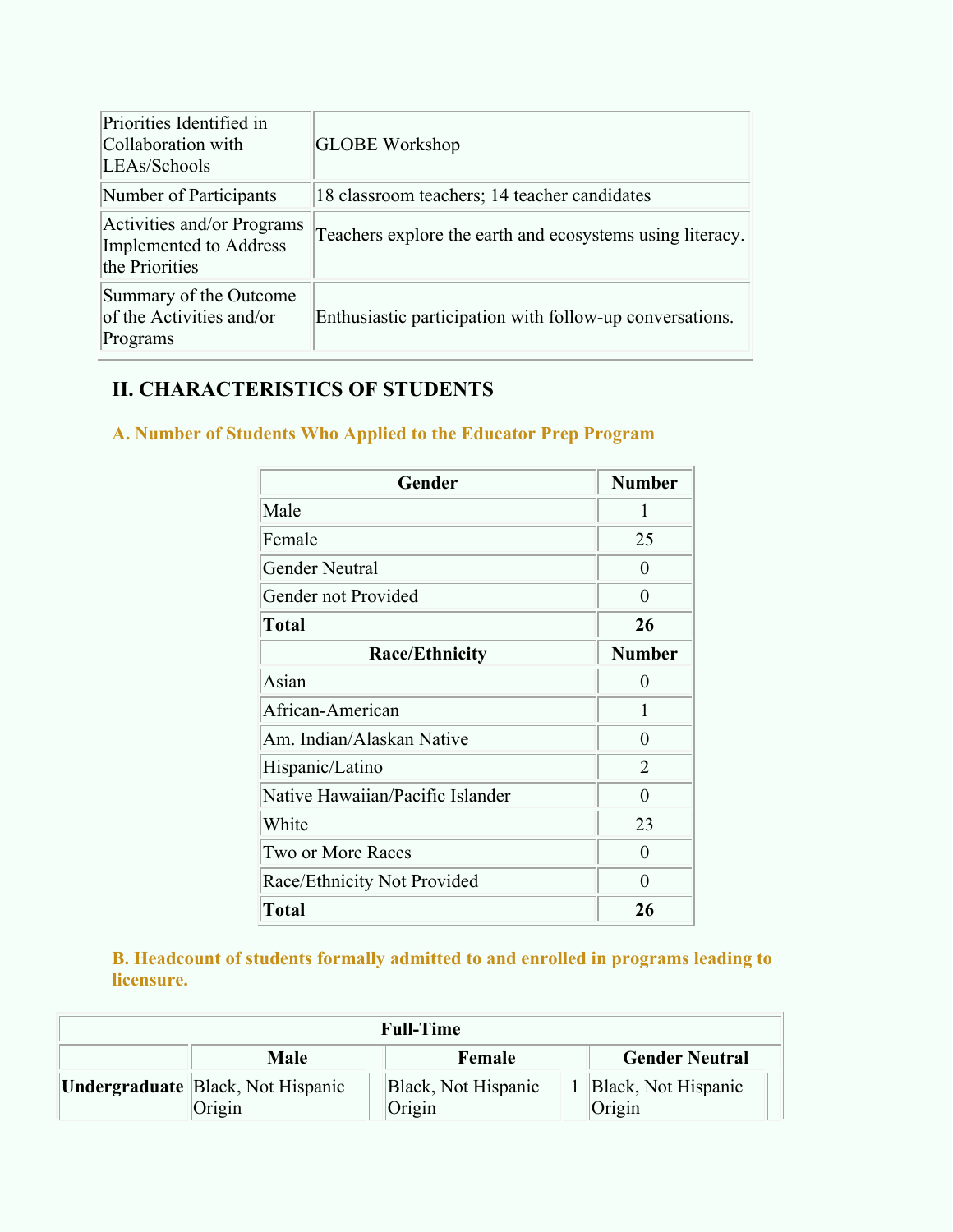|                    |                                        |                                        |                  | Total                                  |   |
|--------------------|----------------------------------------|----------------------------------------|------------------|----------------------------------------|---|
|                    | Not Provided                           | Not Provided                           |                  | Not Provided                           |   |
|                    | Multi-Racial                           | Multi-Racial                           |                  | Multi-Racial                           |   |
|                    | White                                  | White                                  |                  | White                                  |   |
|                    | Native<br>Hawaiian/Pacific<br>Islander | Native<br>Hawaiian/Pacific<br>Islander |                  | Native<br>Hawaiian/Pacific<br>Islander |   |
|                    | Hispanic/Latino                        | Hispanic/Latino                        |                  | Hispanic/Latino                        |   |
|                    | Asian                                  | Asian                                  |                  | Asian                                  |   |
|                    | Am Indian/Alaskan<br>Native            | Am Indian/Alaskan<br>Native            |                  | Am Indian/Alaskan<br>Native            |   |
| Residency          | Black, Not Hispanic<br>Origin          | Black, Not Hispanic<br>Origin          |                  | Black, Not Hispanic<br>Origin          |   |
|                    | <b>Total</b>                           | 0 Total                                | $\boldsymbol{0}$ | Total                                  |   |
|                    | Not Provided                           | Not Provided                           |                  | Not Provided                           |   |
|                    | Multi-Racial                           | Multi-Racial                           |                  | Multi-Racial                           |   |
|                    | White                                  | White                                  |                  | White                                  |   |
|                    | Native<br>Hawaiian/Pacific<br>Islander | Native<br>Hawaiian/Pacific<br>Islander |                  | Native<br>Hawaiian/Pacific<br>Islander |   |
|                    | Hispanic/Latino                        | Hispanic/Latino                        |                  | Hispanic/Latino                        |   |
|                    | Asian                                  | Asian                                  |                  | Asian                                  |   |
|                    | Am Indian/Alaskan<br>Native            | Am Indian/Alaskan<br>Native            |                  | Am Indian/Alaskan<br>Native            |   |
| Licensure-<br>Only | Black, Not Hispanic<br>Origin          | Black, Not Hispanic<br>Origin          |                  | Black, Not Hispanic<br>Origin          |   |
|                    | <b>Total</b>                           | 1 Total                                |                  | 48 Total                               | 0 |
|                    | Not Provided                           | Not Provided                           |                  | Not Provided                           |   |
|                    | Multi-Racial                           | Multi-Racial                           |                  | Multi-Racial                           |   |
|                    | White                                  | White                                  |                  | 42 White                               |   |
|                    | Native<br>Hawaiian/Pacific<br>Islander | Native<br>Hawaiian/Pacific<br>Islander |                  | Native<br>Hawaiian/Pacific<br>Islander |   |
|                    | Hispanic/Latino                        | Hispanic/Latino                        | 5                | Hispanic/Latino                        |   |
|                    | Asian                                  | Asian                                  |                  | Asian                                  |   |
|                    | Am Indian/Alaskan<br>Native            | Am Indian/Alaskan<br>Native            |                  | Am Indian/Alaskan<br>Native            |   |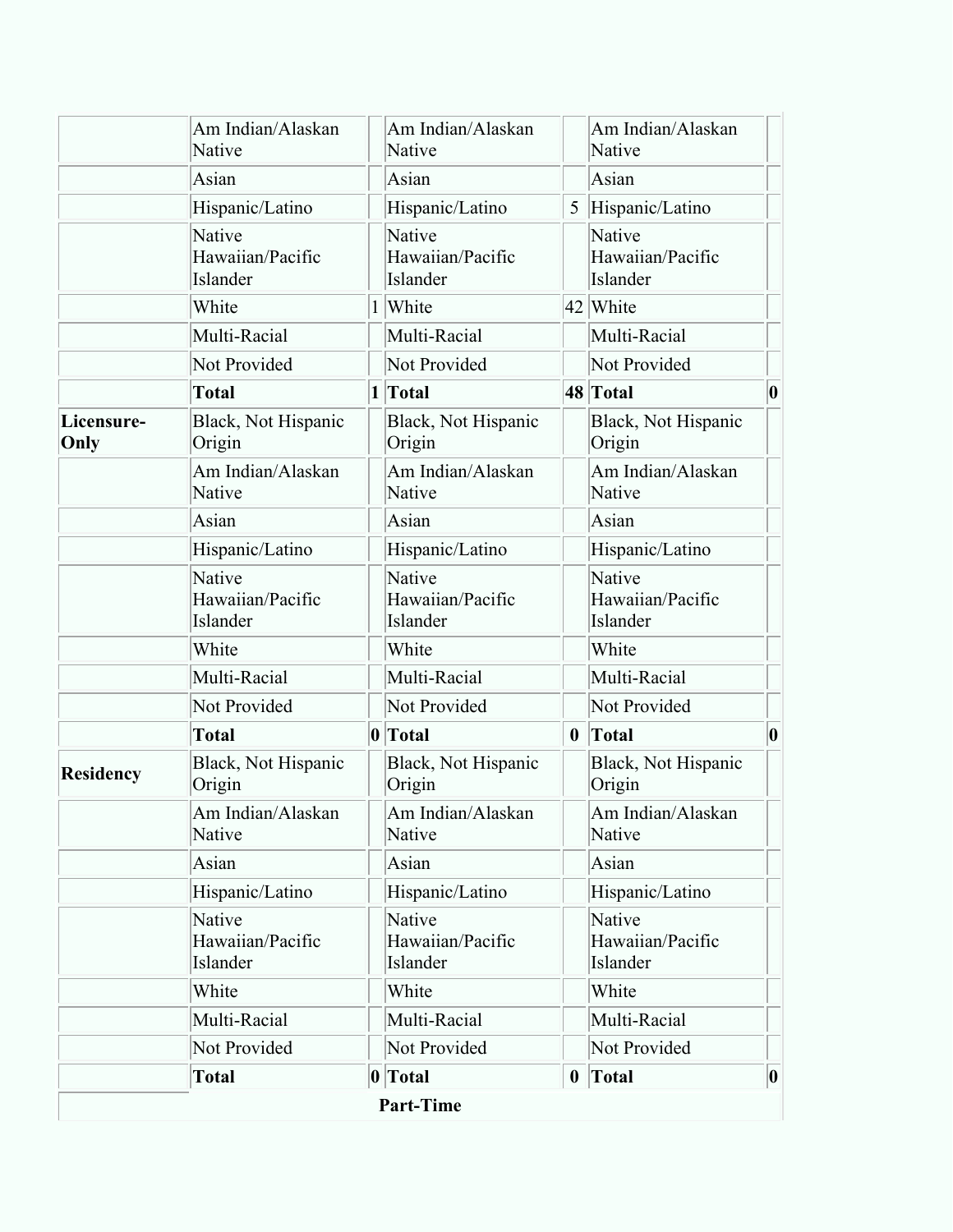|                    | Male                                   |             | Female                                 |                  | <b>Gender Neutral</b>                  |                  |
|--------------------|----------------------------------------|-------------|----------------------------------------|------------------|----------------------------------------|------------------|
| Undergraduate      | Black, Not Hispanic<br>Origin          |             | Black, Not Hispanic<br>Origin          |                  | Black, Not Hispanic<br>Origin          |                  |
|                    | Am Indian/Alaskan<br>Native            |             | Am Indian/Alaskan<br>Native            |                  | Am Indian/Alaskan<br>Native            |                  |
|                    | Asian                                  |             | Asian                                  |                  | Asian                                  |                  |
|                    | Hispanic/Latino                        |             | Hispanic/Latino                        |                  | Hispanic/Latino                        |                  |
|                    | Native<br>Hawaiian/Pacific<br>Islander |             | Native<br>Hawaiian/Pacific<br>Islander |                  | Native<br>Hawaiian/Pacific<br>Islander |                  |
|                    | White                                  |             | White                                  |                  | White                                  |                  |
|                    | Multi-Racial                           |             | Multi-Racial                           |                  | Multi-Racial                           |                  |
|                    | Not Provided                           |             | Not Provided                           |                  | Not Provided                           |                  |
|                    | <b>Total</b>                           | 0 Total     |                                        | $\bf{0}$         | Total                                  | 0                |
| Licensure-<br>Only | Black, Not Hispanic<br>Origin          |             | Black, Not Hispanic<br>Origin          |                  | Black, Not Hispanic<br>Origin          |                  |
|                    | Am Indian/Alaskan<br>Native            |             | Am Indian/Alaskan<br>Native            |                  | Am Indian/Alaskan<br>Native            |                  |
|                    | Asian                                  |             | Asian                                  |                  | Asian                                  |                  |
|                    | Hispanic/Latino                        |             | Hispanic/Latino                        |                  | Hispanic/Latino                        |                  |
|                    | Native<br>Hawaiian/Pacific<br>Islander |             | Native<br>Hawaiian/Pacific<br>Islander |                  | Native<br>Hawaiian/Pacific<br>Islander |                  |
|                    | White                                  |             | White                                  |                  | White                                  |                  |
|                    | Multi-Racial                           |             | Multi-Racial                           |                  | Multi-Racial                           |                  |
|                    | Not Provided                           |             | Not Provided                           |                  | Not Provided                           |                  |
|                    | <b>Total</b>                           | $ 0 $ Total |                                        | $\boldsymbol{0}$ | Total                                  | $\boldsymbol{0}$ |
| Residency          | Black, Not Hispanic<br>Origin          |             | Black, Not Hispanic<br>Origin          |                  | Black, Not Hispanic<br>Origin          |                  |
|                    | Am Indian/Alaskan<br>Native            |             | Am Indian/Alaskan<br>Native            |                  | Am Indian/Alaskan<br>Native            |                  |
|                    | Asian                                  |             | Asian                                  |                  | Asian                                  |                  |
|                    | Hispanic/Latino                        |             | Hispanic/Latino                        |                  | Hispanic/Latino                        |                  |
|                    | Native<br>Hawaiian/Pacific<br>Islander |             | Native<br>Hawaiian/Pacific<br>Islander |                  | Native<br>Hawaiian/Pacific<br>Islander |                  |
|                    | White                                  |             | White                                  | 3                | White                                  |                  |
|                    | Multi-Racial                           |             | Multi-Racial                           |                  | Multi-Racial                           |                  |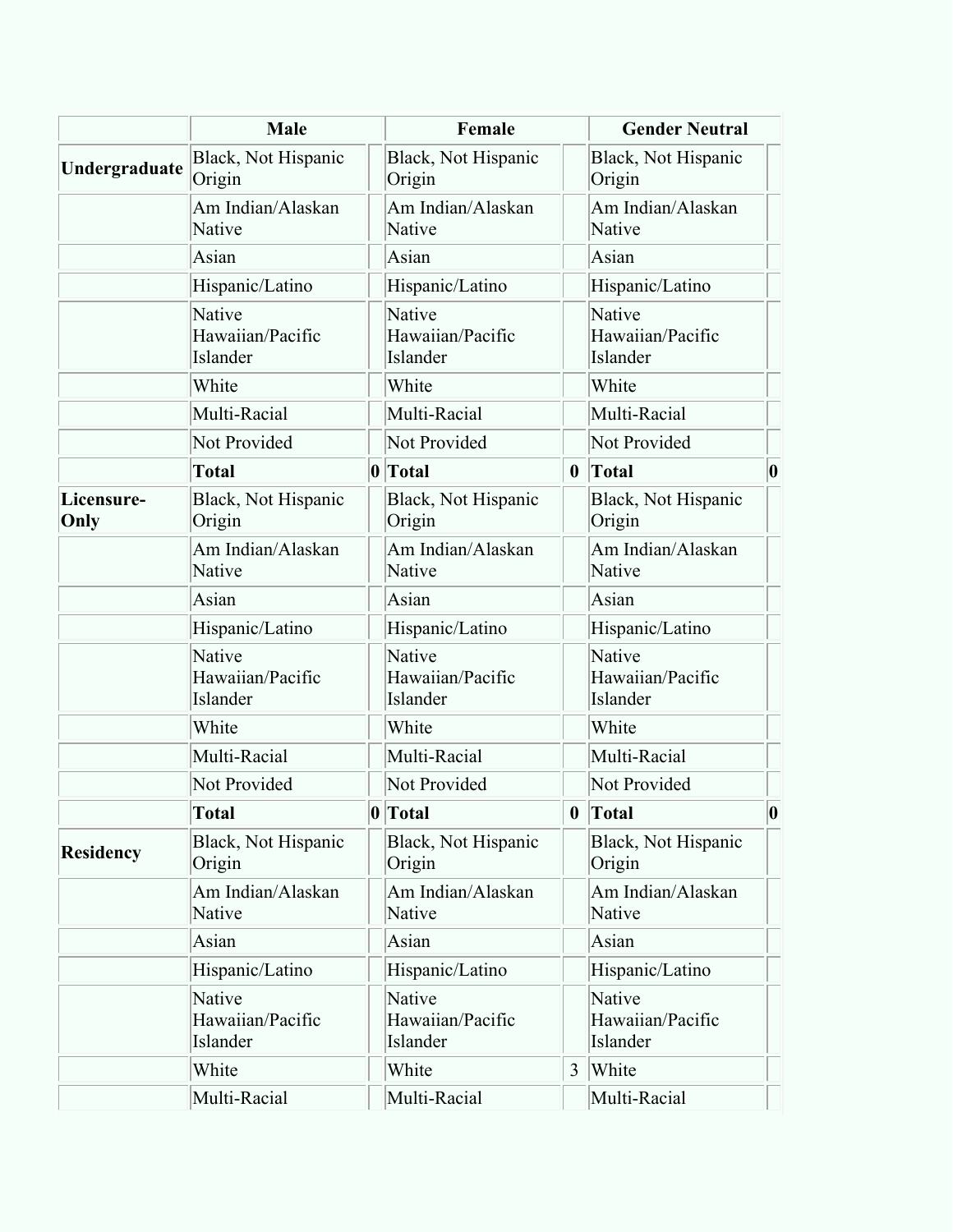| Not Provided |             | Not Provided | Not Provided |  |
|--------------|-------------|--------------|--------------|--|
| <b>Total</b> | $ 0\rangle$ | <b>Total</b> | <b>Total</b> |  |

# **C. Program Completers and Licensed Completers (reported by IHE).**

| Program Area                                                                                                                                 | <b>Bacccalaureate</b><br><b>Degree</b> |    | Licensure<br>Only |                  | Residency        |                  |
|----------------------------------------------------------------------------------------------------------------------------------------------|----------------------------------------|----|-------------------|------------------|------------------|------------------|
| PC Completed program but has not applied<br>for or is not eligible to apply for a license<br>LC Completed program and applied for<br>license | <b>PC</b>                              | LC | PC                | LC               | PC               | LC               |
| Prekindergarten                                                                                                                              |                                        |    |                   |                  |                  |                  |
| Elementary                                                                                                                                   | 7                                      | 16 |                   |                  |                  |                  |
| Middle Grades                                                                                                                                |                                        |    |                   |                  |                  |                  |
| Secondary                                                                                                                                    |                                        |    |                   |                  |                  |                  |
| Special Subjects                                                                                                                             |                                        |    |                   |                  |                  |                  |
| <b>Exceptional Children</b>                                                                                                                  |                                        |    |                   |                  |                  |                  |
| Vocational Ed                                                                                                                                |                                        |    |                   |                  |                  |                  |
| Special Services                                                                                                                             |                                        |    |                   |                  |                  |                  |
| Total                                                                                                                                        | 7                                      | 16 | $\bf{0}$          | $\boldsymbol{0}$ | $\boldsymbol{0}$ | $\boldsymbol{0}$ |
| Comment or Explanation                                                                                                                       |                                        |    |                   |                  |                  |                  |

#### **D. Undergraduate program completers in NC Schools within one year of program completion.**

|          | 2018-2019                               |      | Student Teachers   Percent Licensed   Percent Employed |
|----------|-----------------------------------------|------|--------------------------------------------------------|
|          | <b>Bachelor</b>   Belmont Abbey College |      |                                                        |
| Bachelor | State                                   | 3617 | 70                                                     |

#### **E. Top 10 LEAs employing teachers affiliated with this college/university. Population from which this data is drawn represents teachers employed in NC in 2019-2020.**

| LEA                           | <b>Number of Teachers</b> |
|-------------------------------|---------------------------|
| <b>Gaston County Schools</b>  | 257                       |
| Charlotte-Mecklenburg Schools | 80                        |
| Lincoln County Schools        | 29                        |
| Cleveland County Schools      | 29                        |
| Lincoln Charter School        |                           |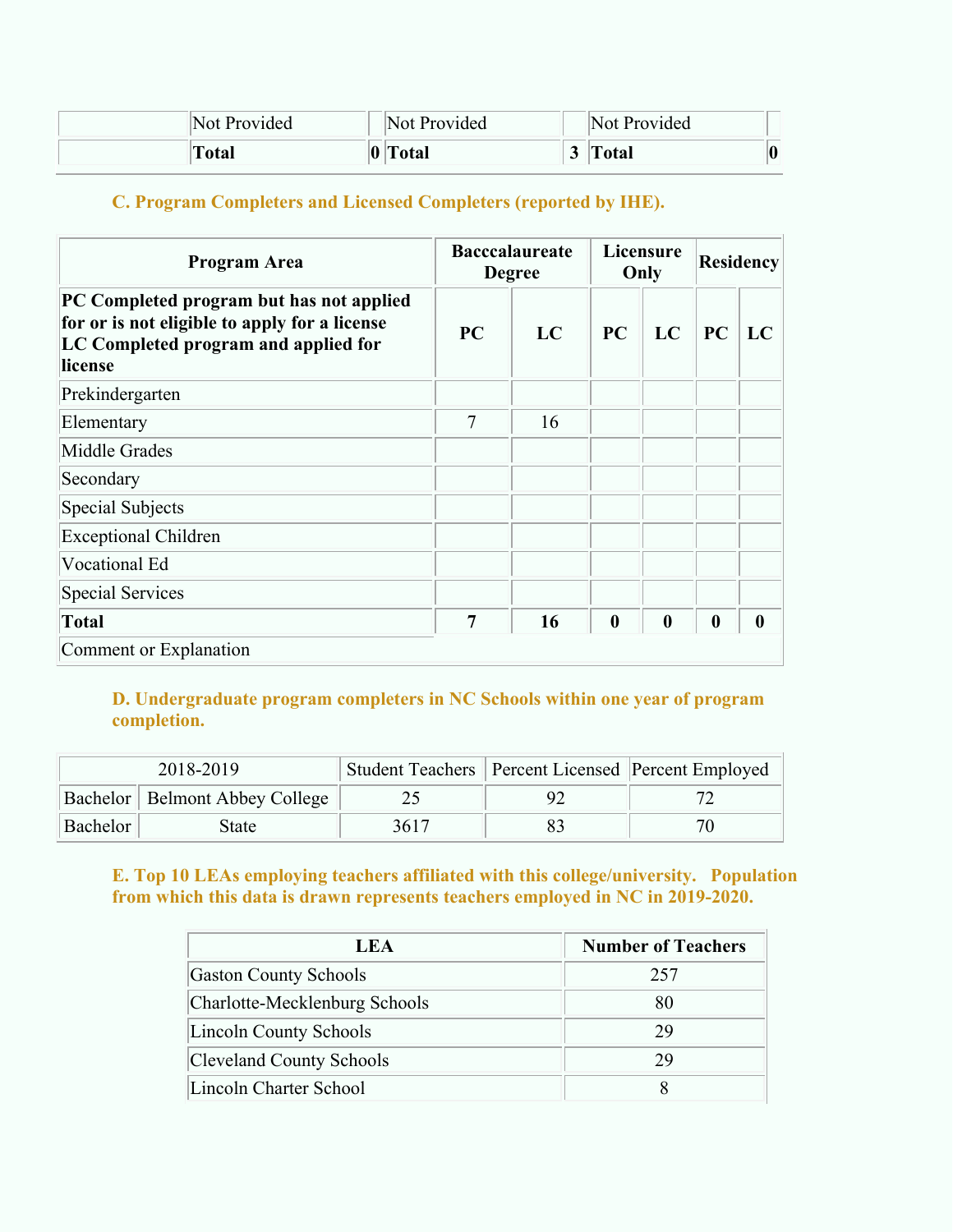| <b>Wake County Schools</b>             |  |
|----------------------------------------|--|
| Union County Public Schools            |  |
| Piedmont Community Charter             |  |
| Mountain Island Charter                |  |
| Winston Salem / Forsyth County Schools |  |

# **F. Quality of students admitted to programs during report year.**

| <b>Measure</b>                                                                                                           | <b>Baccalaureate</b> |
|--------------------------------------------------------------------------------------------------------------------------|----------------------|
| <b>MEAN SAT Total</b>                                                                                                    | 1,144.00             |
| <b>MEAN SAT-Math</b>                                                                                                     | N/A                  |
| <b>MEAN SAT-Verbal</b>                                                                                                   | $\ast$               |
| <b>MEAN ACT Composite</b>                                                                                                | 25.00                |
| <b>MEAN ACT-Math</b>                                                                                                     | *                    |
| MEAN ACT-English                                                                                                         | N/A                  |
| <b>MEAN CORE-</b><br>Combined                                                                                            | 500.83               |
| <b>MEAN CORE-Reading</b>                                                                                                 | $\ast$               |
| <b>MEAN CORE-Writing</b>                                                                                                 | $\ast$               |
| <b>MEAN CORE-Math</b>                                                                                                    | $\ast$               |
| <b>MEAN GPA</b>                                                                                                          | 3.61                 |
| * To protect confidentiality of student records,<br>mean scores based on fewer than five test<br>takers are not printed. |                      |
| <b>Comment or Explanation:</b>                                                                                           |                      |
|                                                                                                                          |                      |

## **G. Scores of student teachers on professional and content area examinations.**

|                                                         | 2016-2017 Graduate Cohort Licensure Pass Rates after Three Years |                                                            |                     |                                               |                        |                             |                            |                                 |
|---------------------------------------------------------|------------------------------------------------------------------|------------------------------------------------------------|---------------------|-----------------------------------------------|------------------------|-----------------------------|----------------------------|---------------------------------|
| <b>Speciality</b><br>Area/<br>Professional<br>Knowledge | 2016-2017<br> Complexs                                           | 2016-17<br><b>Completers</b><br>Employed<br>in $2017 - 18$ | $17 - 18$<br>Takers | $17 - 18$<br><b>Percent</b><br><b>Passing</b> | 18-19<br><b>Takers</b> | 18-19<br>Percent<br>Passing | $19 - 20$<br><b>Takers</b> | $19 - 20$<br>Percent<br>Passing |
| Elementary<br>$\left( \text{grades } K - 6 \right)$     | 22                                                               | 19                                                         | 10                  | 70                                            | 16                     | 75                          | 16                         | 75                              |
| Institution<br>Summary                                  | 22                                                               | 19                                                         | 10                  | 70                                            | 16                     | 75                          | 16                         | 75                              |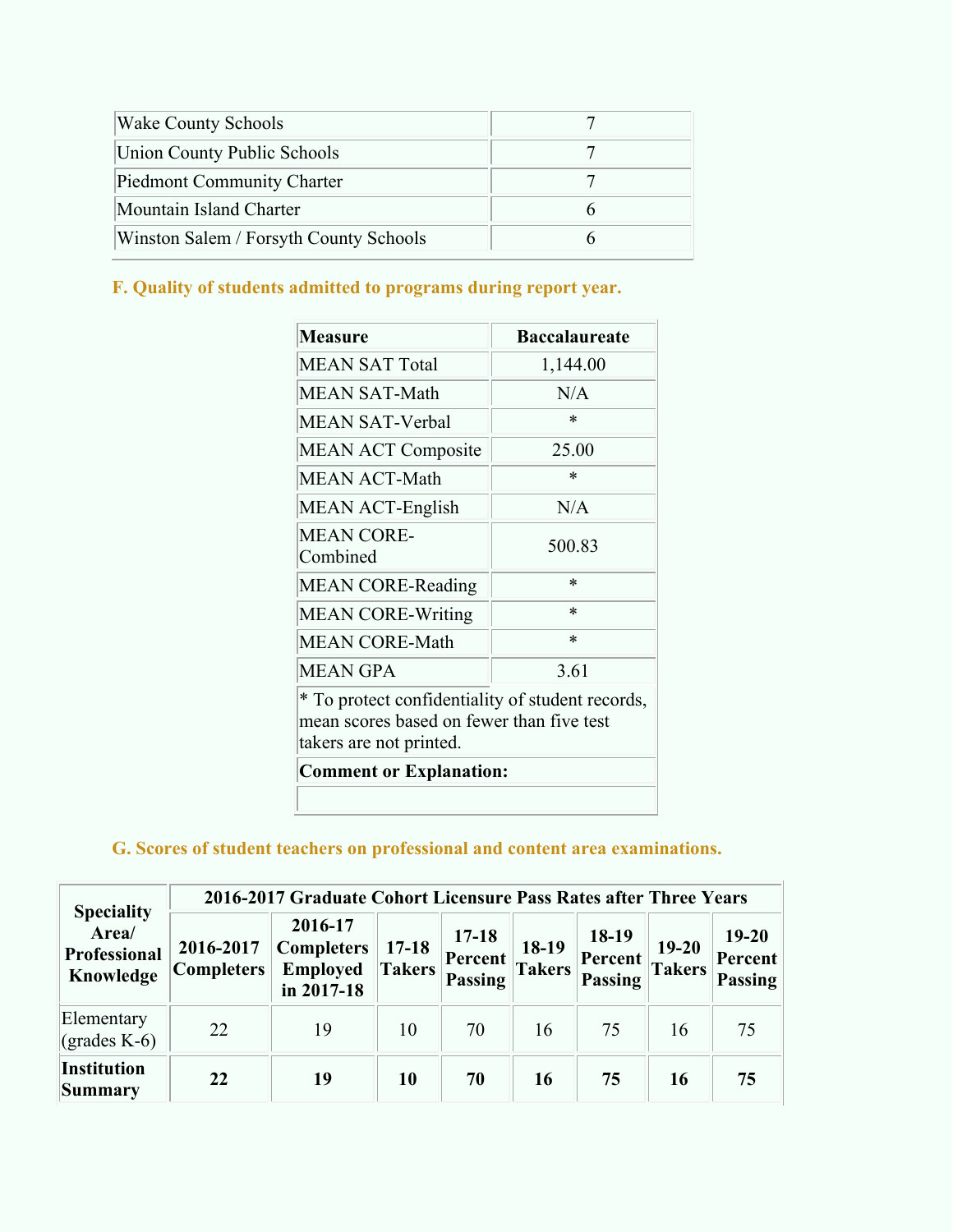**\* To protect confidentiality of student records, mean scores based on fewer than five test takers are not printed.**

**H. Time from admission into professional teacher education program until program completion.**

|                                                    |                         |                  | <b>Full Time</b> |                  |                                                                |                  |
|----------------------------------------------------|-------------------------|------------------|------------------|------------------|----------------------------------------------------------------|------------------|
|                                                    | 3 or fewer<br>semesters | 4                | 5                | 6                | 7<br>semesters   semesters   semesters   semesters   semesters | 8                |
| Baccalaureate<br>Degree                            | 21                      | $\overline{2}$   | $\boldsymbol{0}$ | $\boldsymbol{0}$ | $\boldsymbol{0}$                                               | $\boldsymbol{0}$ |
| <b>U</b> Licensure<br>Only                         | $\boldsymbol{0}$        | $\boldsymbol{0}$ | $\boldsymbol{0}$ | $\boldsymbol{0}$ | $\boldsymbol{0}$                                               | $\boldsymbol{0}$ |
| <b>Part Time</b>                                   |                         |                  |                  |                  |                                                                |                  |
|                                                    | 3 or fewer<br>semesters | 4                | 5                | 6                | 7<br>semesters   semesters   semesters   semesters   semesters | 8                |
| Baccalaureate<br>Degree                            | $\theta$                | $\boldsymbol{0}$ | $\boldsymbol{0}$ | $\boldsymbol{0}$ | $\boldsymbol{0}$                                               | $\boldsymbol{0}$ |
| U Licensure<br>Only                                | $\overline{0}$          | $\boldsymbol{0}$ | $\boldsymbol{0}$ | $\boldsymbol{0}$ | $\boldsymbol{0}$                                               | $\boldsymbol{0}$ |
| Residency                                          | $\theta$                | $\boldsymbol{0}$ | $\overline{0}$   | $\overline{0}$   | $\overline{0}$                                                 | $\theta$         |
| <b>Comment or Explanation:</b>                     |                         |                  |                  |                  |                                                                |                  |
| We have no Residency completers as of spring 2020. |                         |                  |                  |                  |                                                                |                  |

## **I. Teacher Education Faculty.**

| Appointed full-time in<br>professional education | Appointed part-time in<br>professional education, full-<br>time in institution | Appointed part-time in<br>professional education, not<br>otherwise employed by institution |
|--------------------------------------------------|--------------------------------------------------------------------------------|--------------------------------------------------------------------------------------------|
|                                                  |                                                                                |                                                                                            |

**J. Field Supervisors to Students Ratio (include both internships and residencies).**

 $|1:4|$ 

## **K. Teacher Effectiveness.**

#### **Teacher Effectiveness**

This section includes a summary of data collected through the North Carolina Educator Evaluation System (NCEES) for beginning teachers prepared by this institution. North Carolina defines a beginning teacher as one who is in the first year of teaching and holds a Standard Professional 1 license. The evaluation standards